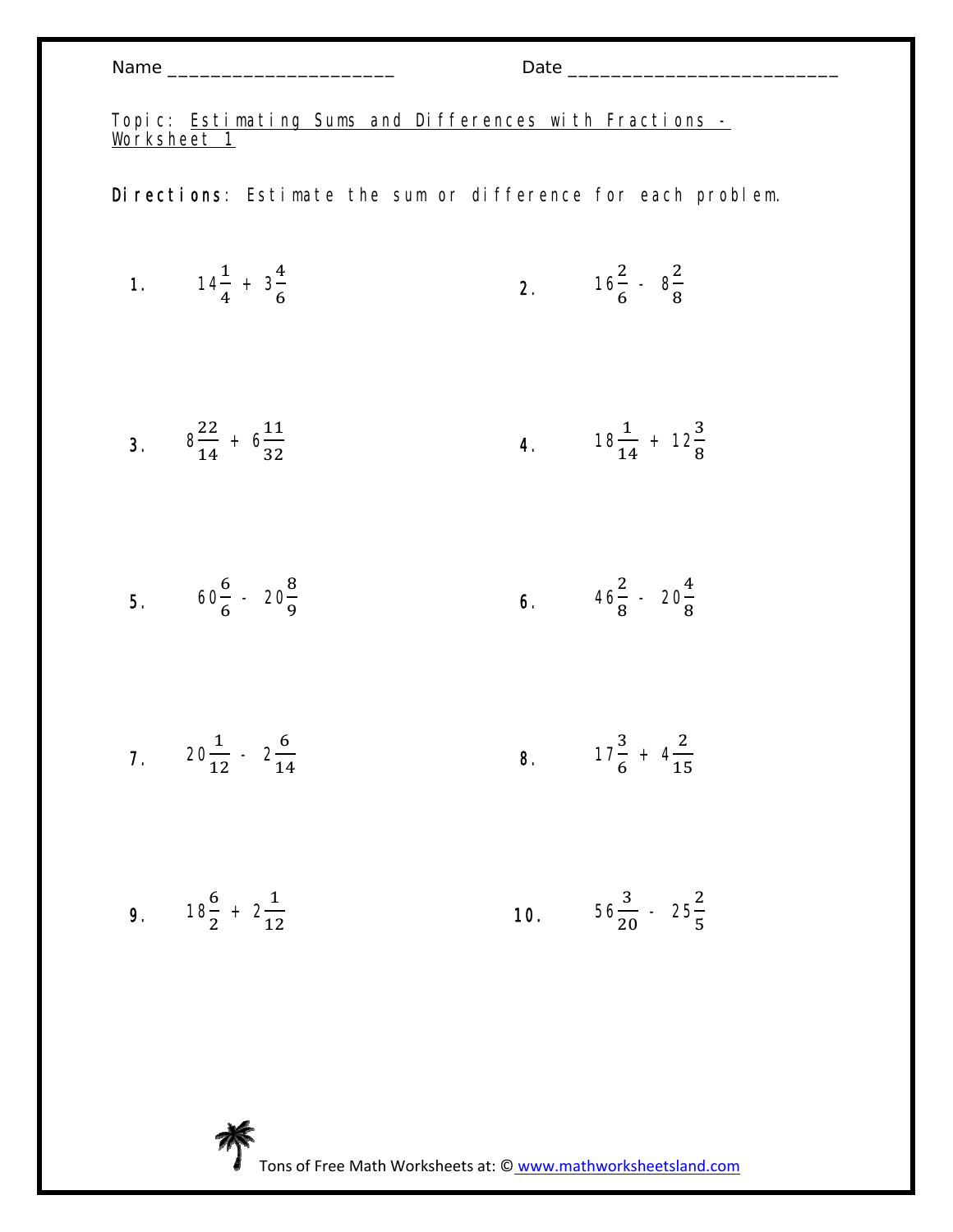Topic: <u>Estimating Sums and Differences with Fractions -</u> <u>Worksheet 2</u>

Directions: Estimate the sum or difference for each problem.

1. 
$$
10\frac{1}{2} + 6\frac{4}{3}
$$
  
\n2.  $12\frac{4}{8} - 4\frac{4}{8}$   
\n3.  $8\frac{14}{9} + 5\frac{12}{9}$   
\n4.  $11\frac{2}{7} + 14\frac{4}{7}$   
\n5.  $20\frac{5}{3} - 15\frac{7}{3}$   
\n6.  $40\frac{3}{8} - 20\frac{6}{8}$   
\n7.  $18\frac{2}{12} - 2\frac{3}{12}$   
\n8.  $12\frac{2}{6} + 4\frac{3}{15}$   
\n9.  $10\frac{5}{2} + 4\frac{2}{12}$   
\n10.  $5\frac{4}{20} - 2\frac{3}{5}$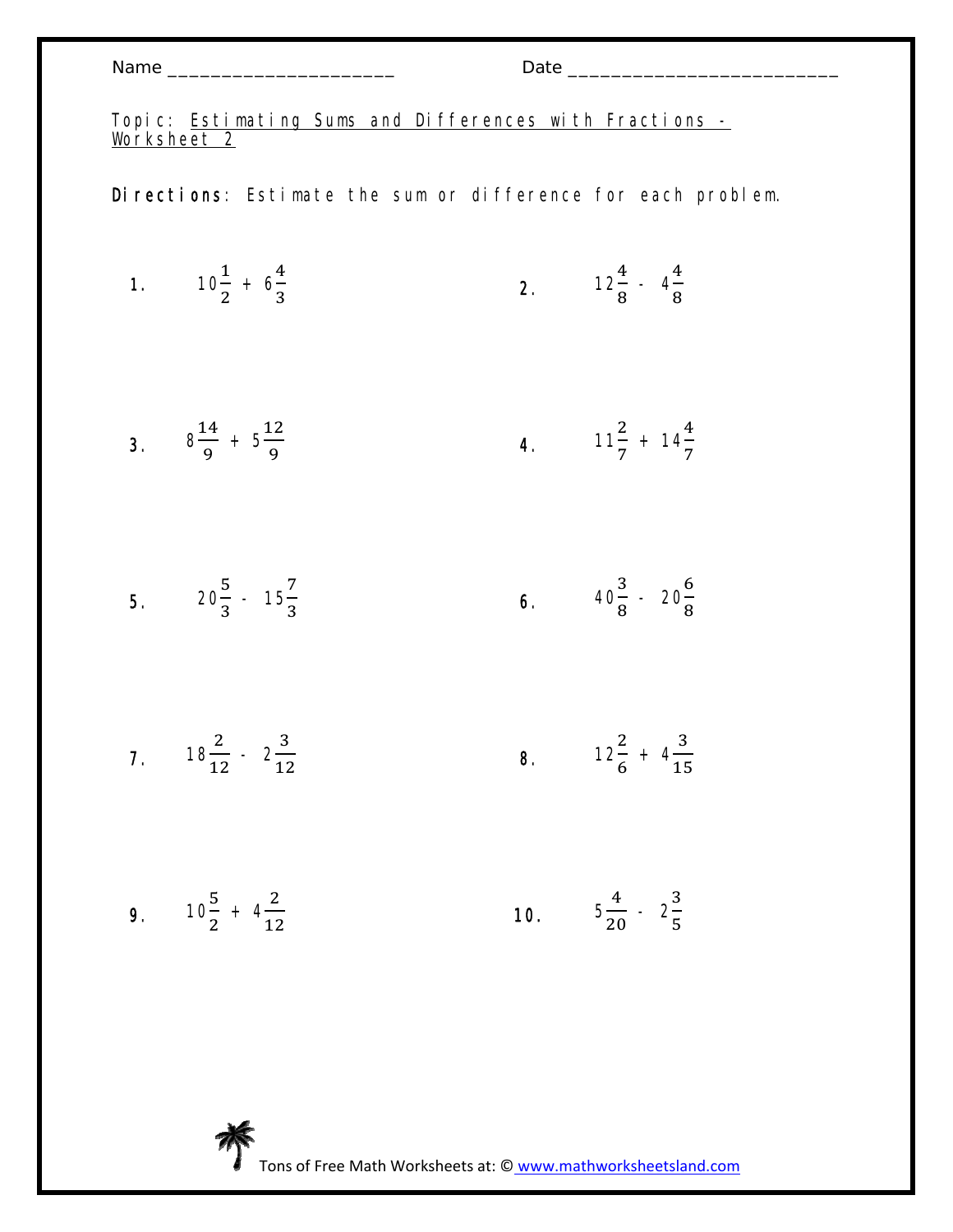Topic: <u>Estimating Sums and Differences with Fractions -</u> <u>Worksheet 3</u>

Directions: Estimate the sum or difference for each problem.

1. 
$$
12\frac{2}{3} + 8\frac{2}{3}
$$
  
\n2.  $14\frac{3}{7} - 8\frac{4}{7}$   
\n3.  $9\frac{12}{6} + 4\frac{14}{6}$   
\n4.  $12\frac{2}{7} + 16\frac{5}{7}$   
\n5.  $18\frac{6}{3} - 12\frac{2}{3}$   
\n6.  $42\frac{2}{8} - 22\frac{5}{8}$   
\n7.  $12\frac{4}{12} - 4\frac{4}{12}$   
\n8.  $12\frac{4}{6} + 6\frac{2}{12}$   
\n9.  $12\frac{4}{2} + 6\frac{6}{12}$   
\n10.  $8\frac{6}{20} - 6\frac{8}{5}$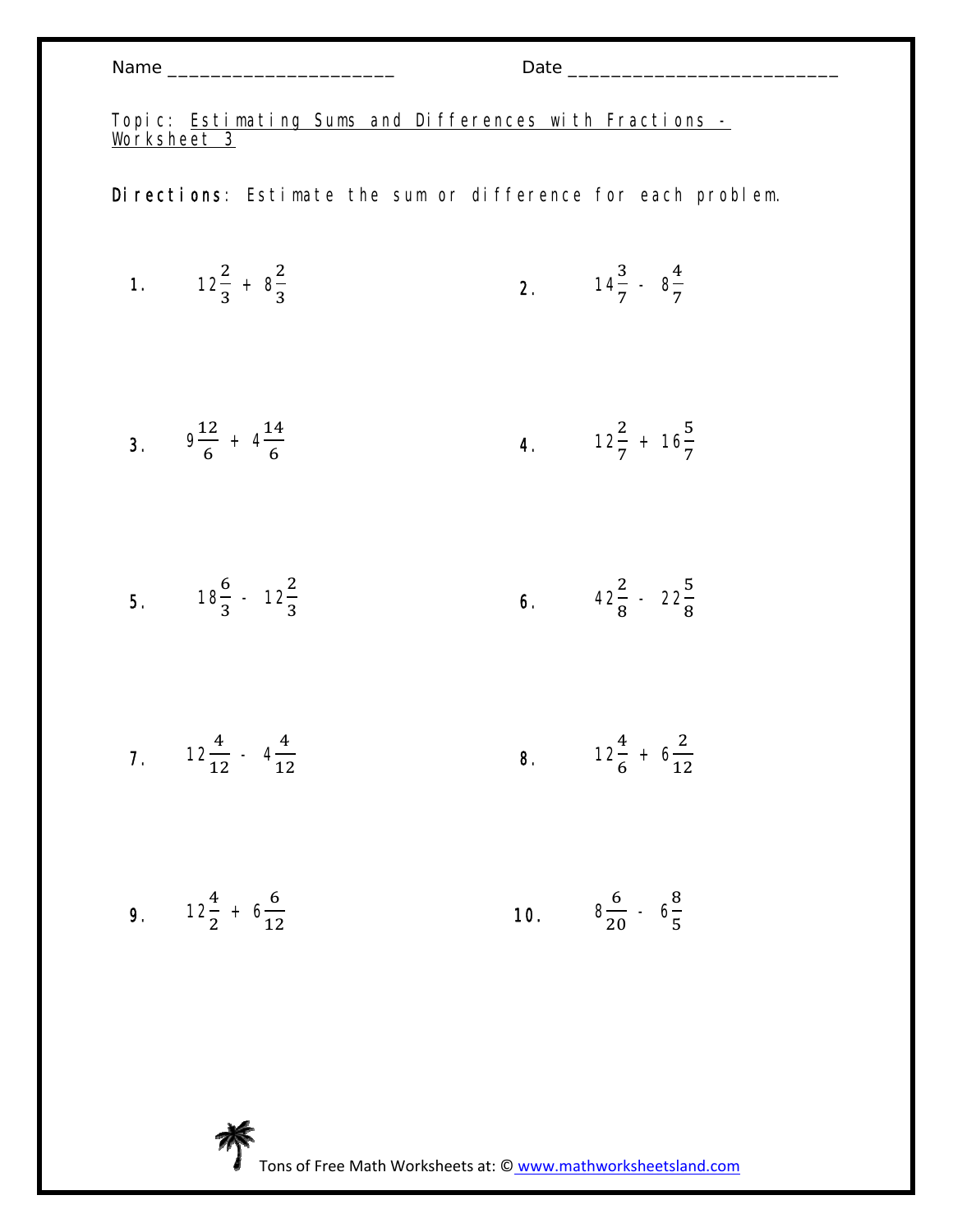Topic: <u>Estimating Sums and Differences with Fractions -</u> <u>Worksheet 4</u>

Directions: Estimate the sum or difference for each problem.

1. 
$$
18\frac{4}{4} + 9\frac{1}{4}
$$
  
\n2.  $15\frac{2}{6} - 9\frac{4}{6}$   
\n3.  $8\frac{13}{10} + 4\frac{7}{10}$   
\n4.  $16\frac{3}{8} + 13\frac{2}{8}$   
\n5.  $20\frac{6}{3} - 15\frac{3}{3}$   
\n6.  $40\frac{4}{8} - 20\frac{8}{8}$   
\n7.  $14\frac{12}{6} - 2\frac{4}{12}$   
\n8.  $15\frac{6}{5} + 5\frac{6}{30}$   
\n9.  $13\frac{6}{4} + 8\frac{6}{12}$   
\n10.  $9\frac{8}{20} - 3\frac{4}{5}$